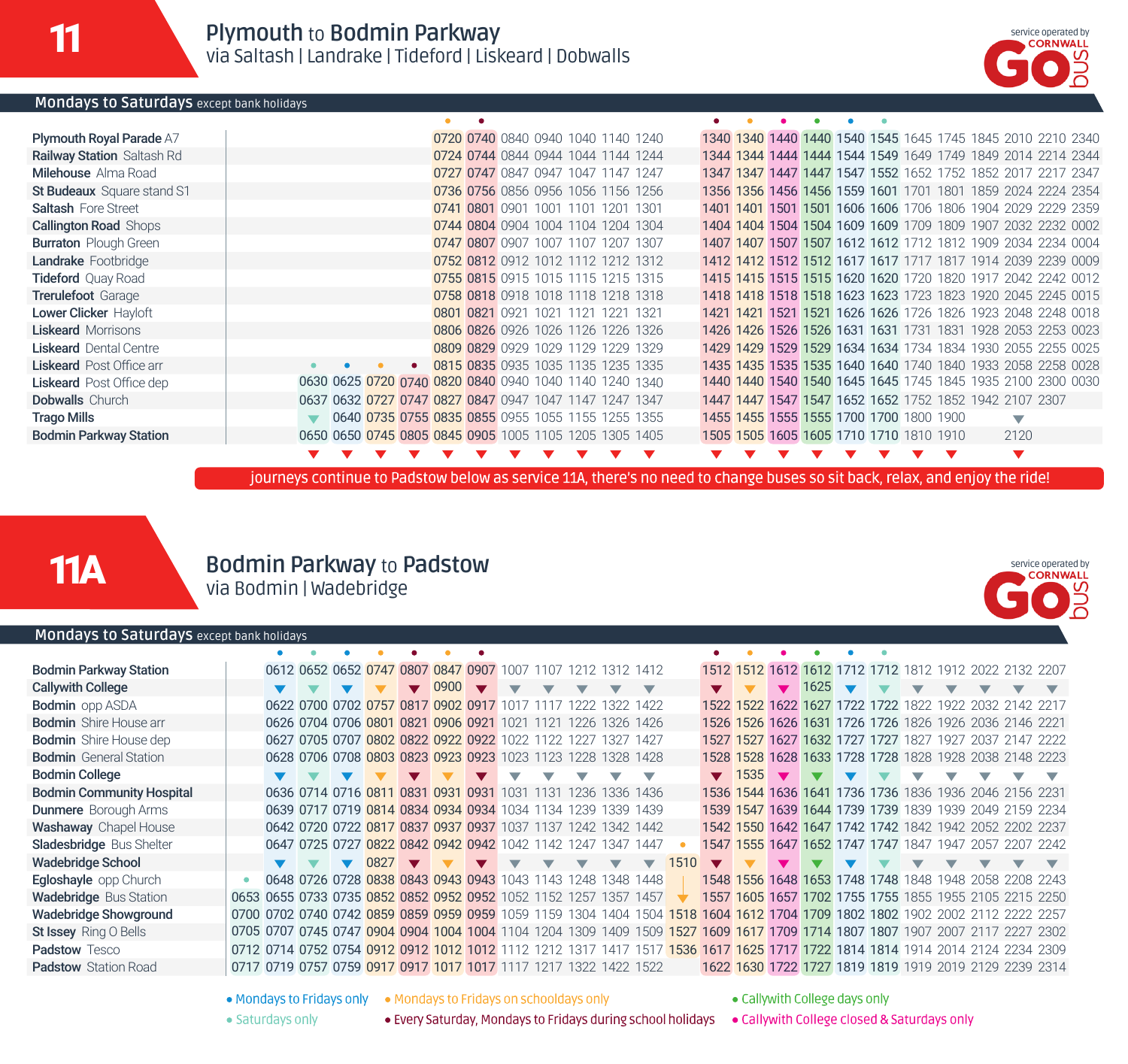

**Mondays to Saturdays** except bank holidays

| <b>Padstow</b> Station Road      |      |                          | 0610 0615 0730 |                          |      |                                                                                      |                | 0805 0805 0810 0930 1030 1130 1230 1330 |           |        |      |           |      | 1430                     |      | 1525 1530 1640 1740 |       |      |      |           | 1820 1920 2020 2200 |                          |
|----------------------------------|------|--------------------------|----------------|--------------------------|------|--------------------------------------------------------------------------------------|----------------|-----------------------------------------|-----------|--------|------|-----------|------|--------------------------|------|---------------------|-------|------|------|-----------|---------------------|--------------------------|
| <b>Padstow Tesco</b>             |      |                          |                |                          |      | 0612 0617 0732 0803 0807 0807 0812 0932 1032 1132 1232 1332 1432 1527 1532 1642 1742 |                |                                         |           |        |      |           |      |                          |      |                     |       |      |      |           | 1822 1922 2022 2202 |                          |
| St Issey Ring O Bells            |      |                          |                | 0620 0625 0740           |      | 0812 0815 0815 0820 0940 1040 1140                                                   |                |                                         |           |        |      | 1240 I    | 1340 | 1440                     |      | 1535 1540 1650      |       | 1750 | 1828 | 1928      | 2028 2208           |                          |
| <b>Wadebridge Showground</b>     |      |                          |                |                          |      | 0625 0630 0745 0817 0820 0820 0825 0945 1045 1145 1245 1345 1445 1540 1545 1655 1755 |                |                                         |           |        |      |           |      |                          |      |                     |       |      |      |           | 1833 1933 2033 2213 |                          |
| <b>Wadebridge Bus Station</b>    | 0610 |                          | 0635 0640 0755 |                          |      |                                                                                      |                | 0830 0830 0835 0955 1055 1155           |           |        |      | 1255 1355 |      |                          |      | 1455 1550 1555      | 1705  | 1805 | 1840 | 1940      | 2040 2220           |                          |
| <b>Wadebridge School</b>         |      |                          |                | $\overline{\phantom{a}}$ | 0830 |                                                                                      |                |                                         |           |        |      |           |      | ▼                        |      |                     |       |      |      |           |                     | $\overline{\phantom{0}}$ |
| Egloshayle Church                | 0615 |                          | 0640 0645 0800 |                          |      |                                                                                      |                | 0835 0835 0840                          |           | 11 N N | 1200 | 1300.     | 1400 | 1500                     |      | 1555 1600           | 71 N  | 1810 | 1845 | 1945      | 2045 2225           |                          |
| Sladesbridge Slades House Inn    | 0616 |                          | 0641 0646 0802 |                          |      |                                                                                      |                | 0837 0837 0842                          |           | 1102   | 1202 | 1302.     | 1402 | 1502                     | 1557 | 1602                | 1712  | 1812 |      | 1846 1946 | 2046 2226           |                          |
| <b>Washaway</b> Chapel House     | 0620 |                          | 0645 0650 0807 |                          |      |                                                                                      |                | 0842 0842 0847                          | 1007      | 1107   | 1207 | 1307.     | 1407 | 1507                     |      | 1602 1607           |       | 1817 | 1850 | 1950.     | 2050                | -2230                    |
| <b>Dunmere</b> Borough Arms      | 0622 |                          | 0647 0652 0810 |                          |      |                                                                                      |                | 0845 0845 0850                          |           |        | 1210 | 1310      | 1410 | 1510                     |      | 1605 1610           | 1720  | 1820 | 1852 | 1952      | 2052 2232           |                          |
| <b>Bodmin Community Hospital</b> | 0624 | 0624                     | 0649 0654 0812 |                          |      |                                                                                      |                | 0847 0847 0852                          |           |        | 1212 | 1312      | 1412 |                          |      | 1512 1607 1612      | 1722. | 1822 | 1854 | 1954      | 2054                | -2234                    |
| <b>Bodmin</b> General Station    |      | 0631 0631                | 0656 0701 0820 |                          |      |                                                                                      |                | 0855 0855 0900                          | 1020      |        | 1220 | 1320      | 1420 | 1520                     |      | 1615 1620           | 1730  | 1830 | 1901 | 2001      |                     | 2241                     |
| <b>Bodmin</b> Shire Hall         |      | 0632 0632 0700 0703 0825 |                |                          |      |                                                                                      |                | 0900 0900 0905                          | 1025 1125 |        | 1225 | 1325 1425 |      | 1525                     |      | 1620 1625           | 1735  | 1835 | 1902 | 2002      | 2102 2242           |                          |
| <b>Bodmin</b> Launceston Rd ASDA |      | 0634 0634 0702 0707 0827 |                |                          |      |                                                                                      | 0902 0902 0907 |                                         |           |        |      | 1327      | 1427 | 1527                     |      | 1622 1627           | 1737  | 1837 | 1904 | 2004      | 2104                | - 2244                   |
| <b>Callywith College</b>         |      |                          |                |                          |      |                                                                                      | 0905           |                                         |           |        |      |           |      | $\overline{\phantom{a}}$ | 1625 |                     |       |      |      |           |                     |                          |
| <b>Bodmin Parkway Station</b>    | 0641 | 0641                     | 0710 0715 0837 |                          |      | 0912 0915 0917                                                                       |                |                                         | 1037      | 1137   | 1237 | 1337      | 1437 | 1537                     | 1637 | 1637                | 1747  | 1847 | 191  | 2011      |                     | 1 2251                   |
|                                  |      |                          |                |                          |      |                                                                                      |                |                                         |           |        |      |           |      |                          |      |                     |       |      |      |           |                     |                          |

journeys continue to Padstow below as service 11A, there's no need to change buses so sit back, relax, and enjoy the ride!

11

### **Bodmin Parkway** to **Plymouth** via Dobwalls | Liskeard | Tideford | Landrake | Saltash



#### **Mondays to Saturdays** except bank holidays

| <b>Bodmin Parkway Station</b>         |      |      |           | 0653 0653 0718 0718 0838      |                |                                         |      |           | 0938 0938 0938      | 1038 | 1138  | 1238  | 1338 1438           |                                                    | 1538 | 1638      | 1638      | 1748                | 1848      | 1923                    |                               |      |
|---------------------------------------|------|------|-----------|-------------------------------|----------------|-----------------------------------------|------|-----------|---------------------|------|-------|-------|---------------------|----------------------------------------------------|------|-----------|-----------|---------------------|-----------|-------------------------|-------------------------------|------|
| <b>Trago Mills</b>                    |      |      |           |                               | 0726 0726 0848 |                                         |      |           | 0948 0948 0948      | 1048 | 1148  | 1248  | 1348                | 1448                                               | 1548 | 1648      | 1648      | 1758                | 1856      | $\overline{\mathbf{v}}$ |                               |      |
| <b>Dobwalls</b> Methodist Church      |      |      |           | 0703 0703 0733 0733 0856      |                |                                         |      |           | 0956 0956 0956      | 1056 | 1156  | 1256  | 1356 1456           |                                                    | 1556 | 1656      | 1656      | 1806                | 1903 1933 |                         |                               |      |
| <b>Liskeard</b> Lloyds Bank arr       |      |      |           | 0712 0712 0742 0742 0905      |                |                                         |      |           | 1005 1005 1005 1105 |      | 1205  | 1305  |                     | 1405 1505 1605                                     |      | 1705      |           | 1705 1815 1912 1942 |           |                         |                               |      |
| Liskeard Lloyds Bank dep              |      |      |           | 0615 0715 0715 0745 0745 0915 |                |                                         | 1015 | 1015      | 1015                | 1115 | 1215  | 1315  | 1415 1515           |                                                    |      | 1615 1715 | 1715 1820 |                     |           |                         | 2020 2150                     |      |
| <b>Liskeard Dental Centre</b>         |      |      |           | 0617 0717 0717 0747 0747 0917 |                |                                         |      | 1017 1017 | 1017 1117           |      | 1217  | 1317  |                     | 1417 1517 1617 1717                                |      |           | 1717 1822 |                     |           |                         | 2022 2152                     |      |
| <b>Liskeard</b> Charter Way Morrisons | 0621 |      |           | 0721 0721 0751 0751 0921      |                |                                         | 1021 | 1021      | 1021                | 1121 | 1221  | 1321  | 1421                | 1521                                               | 1621 | 1721      | 1721      | 1823                |           |                         | 2023 2153                     |      |
| Lower Clicker Hayloft                 |      |      |           | 0625 0725 0725 0755 0755 0925 |                |                                         |      | 1025 1025 | 1025 1125           |      | 1225  | 1325  | 1425 1525           |                                                    | 1625 | 1725      | 1725 1827 |                     |           |                         | 2027 2157                     |      |
| <b>Trerulefoot Garage</b>             | 0628 |      |           | 0728 0728 0758 0758 0928      |                |                                         | 1028 | 1028      | 1028                | 1128 | 1228  | 1328  | 1428                | 1528                                               | 1628 | 1728      | 1728      | 1830                |           |                         | 2030                          | 2200 |
| <b>Tideford Brick Shelter</b>         | 0631 |      |           | 0732 0732 0802 0802 0931      |                |                                         | 1031 | 1031      | 1031                | 1131 | 1231  | 1331  | 1431                | 1531                                               | 1631 | 1731      | 1731 1833 |                     |           |                         | 2033 2203                     |      |
| Landrake Footbridge                   |      |      |           | 0635 0736 0736 0806 0806 0935 |                |                                         |      |           | 1035 1035 1035      | 1135 | 1235  | 1335  | 1435 1535           |                                                    | 1635 | 1735      | 1735 1836 |                     |           |                         | 2036 2206                     |      |
| <b>Gilston Road Junction</b>          | 0640 | 0741 |           | 0741 0811 0811 0940           |                |                                         | 1040 | 1040      | 1040                | 1140 | 1240  | 1340  | 1440                | 1540                                               | 1640 | 1740      | 1740      | 1841                |           |                         | 2041                          | 2211 |
| <b>Callington Road Shops</b>          |      |      |           | 0643 0743 0743 0813 0813 0943 |                |                                         | 1043 | 1043      | 1043                | 1143 | 1243  | 1343  | 1443 1543           |                                                    | 1643 | 1743      | 1743 1844 |                     |           |                         | 2044 2214                     |      |
| <b>Cornwall College</b> Church Road   |      |      |           |                               | 0814           |                                         |      |           |                     |      |       |       |                     |                                                    |      |           |           |                     |           |                         |                               |      |
| <b>Broad Walk Saltash School</b>      | ▽    |      |           |                               | 0818           | ▽                                       |      |           |                     |      |       |       |                     |                                                    |      |           |           |                     |           |                         | ÷                             |      |
| <b>Saltash Fore Street</b>            | 0648 |      | 0748 0748 |                               | 0818 0823      | 0948                                    | 1048 | 1048      | 1048                | 1148 | 1248  | 348   | 1448                | 1548                                               | 1648 | 1748      | 1748      | 1848                |           |                         | 2048 2218                     |      |
| St Budeaux Square S2                  | 0653 |      |           | 0753 0753 0823 0828 0953      |                |                                         | 1053 | 1053      | 1053                | 1153 | 1253. | 1353. | 1453                | 1553                                               | 1653 | 1753      | 1753      | 1853                |           |                         | 2053                          | 2223 |
| <b>Milehouse</b> Central Park         |      |      |           | 0702 0802 0802 0832 0837 1002 |                |                                         |      |           | 1102 1102 1102      | 1202 | 1302  | 1402  | 1502                | 1602                                               | 1702 | 1802      | 1802 1900 |                     |           |                         | 2100 2230                     |      |
| <b>Railway Station Saltash Road</b>   | 0705 |      |           | 0805 0805 0835 0840 1005      |                |                                         | 1105 | 1105      | 1105                | 1205 | 1305. | 1405  | 1505                | 1605                                               | 1705 | 1805      | 1805      | 1902                |           |                         | 2102 2232                     |      |
| <b>Plymouth Royal Parade</b>          | 0712 |      |           | 0812 0812 0842 0847 1012      |                |                                         |      |           | 1112 1112 1112      | 1212 |       |       | 1312 1412 1512 1612 |                                                    | 1712 | 1812      | 1812 1908 |                     |           |                         | 2108 2238                     |      |
| • Mondays to Fridays only             |      |      |           |                               |                | • Mondays to Fridays on schooldays only |      |           |                     |      |       |       |                     | • Mondays to Fridays when Callywith College closed |      |           |           |                     |           |                         | • Callywith College days only |      |

· Saturdays only

· Every Saturday, Mondays to Fridays during school holidays • Callywith College closed & Saturdays only